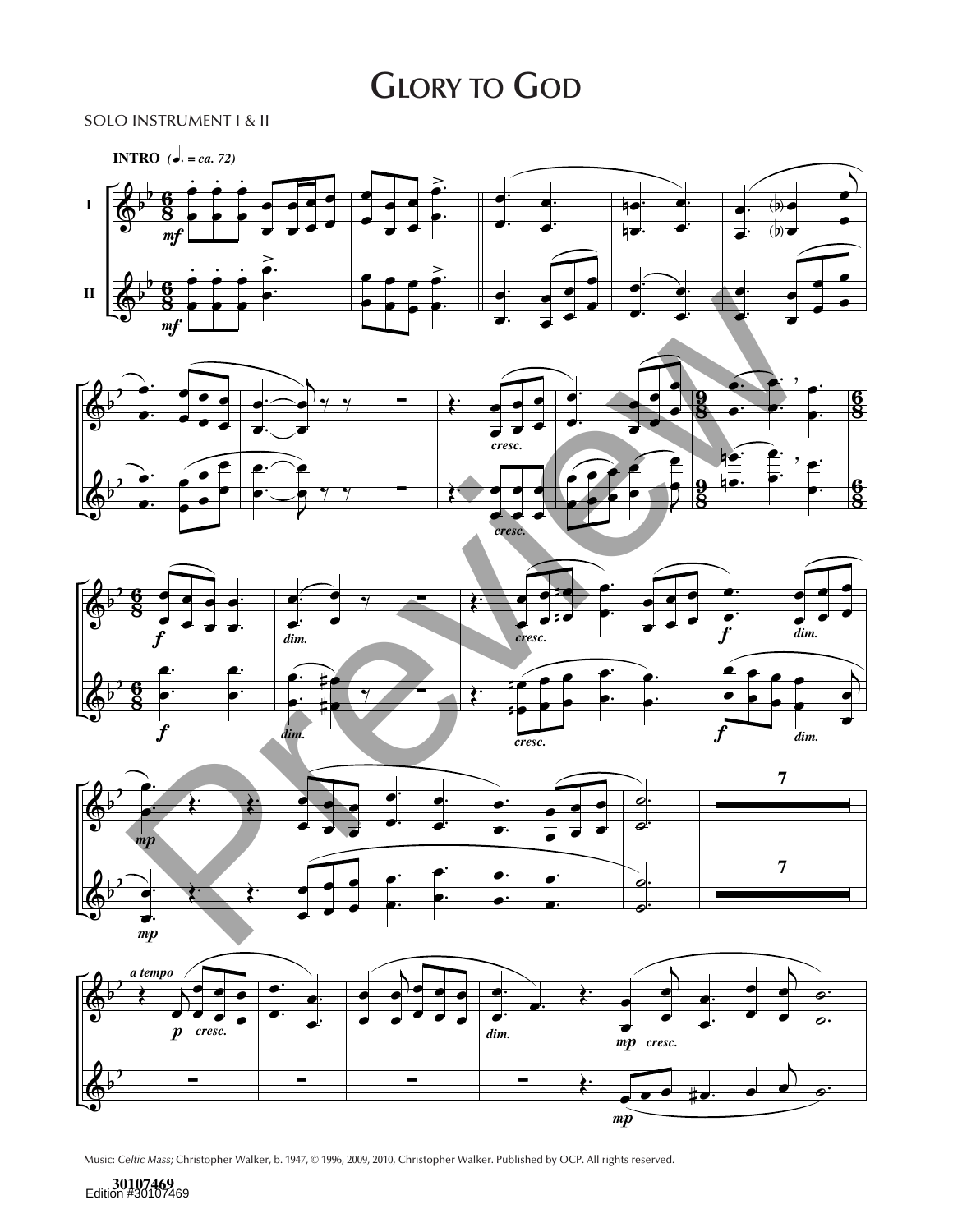







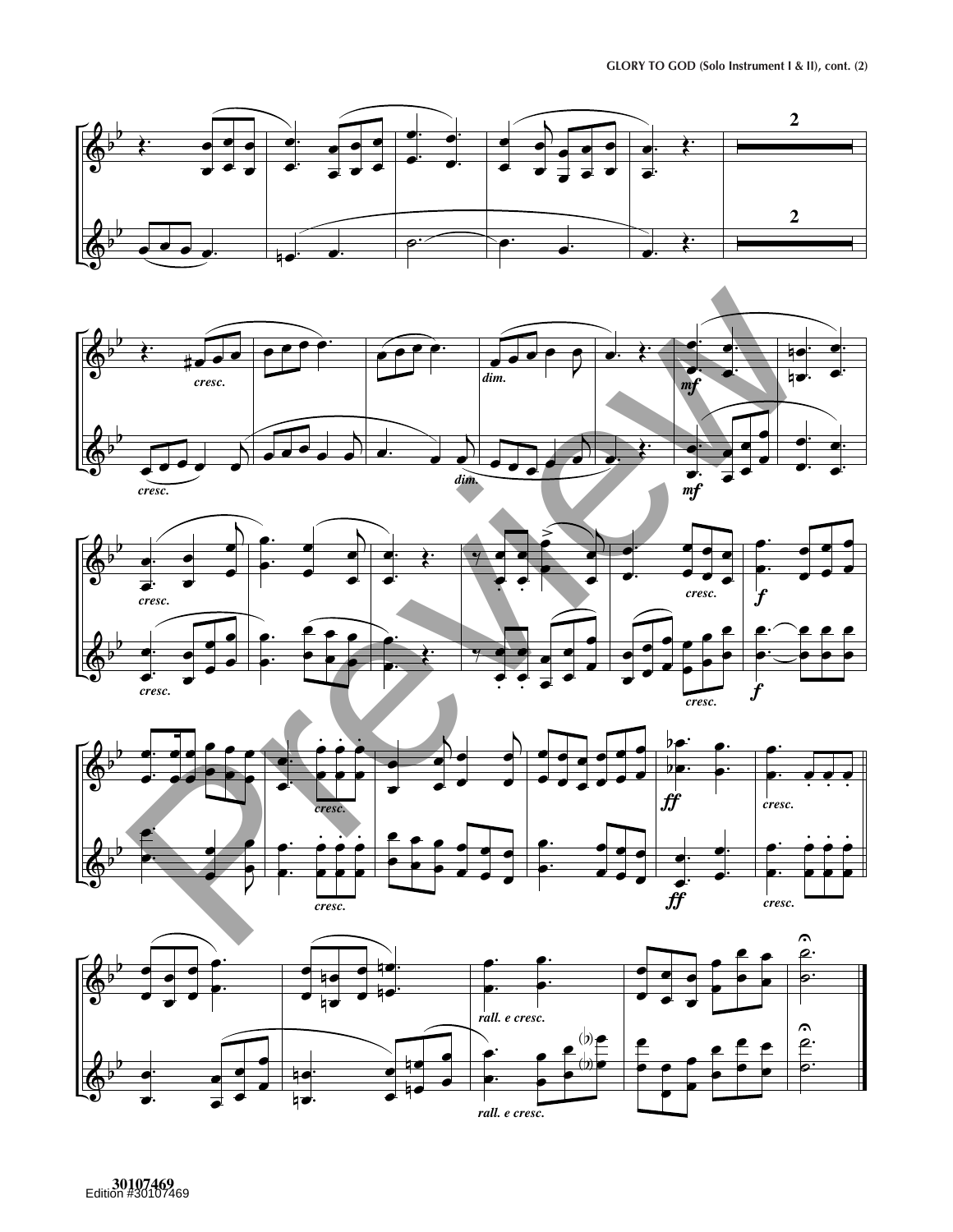## **CELTIC ALLELUIA**

#### SOLO INSTRUMENT I & II



**Note: Bracketed Intro is compatible with suggested bracketed Intro on keyboard and guitar accompaniments.**

Music: *Celtic Mass;* Fintan O'Carroll, d. 1977, and Christopher Walker, b. 1947, © 1985, 1996, Fintan O'Carroll and Christopher Walker. Published by OCP. All rights reserved.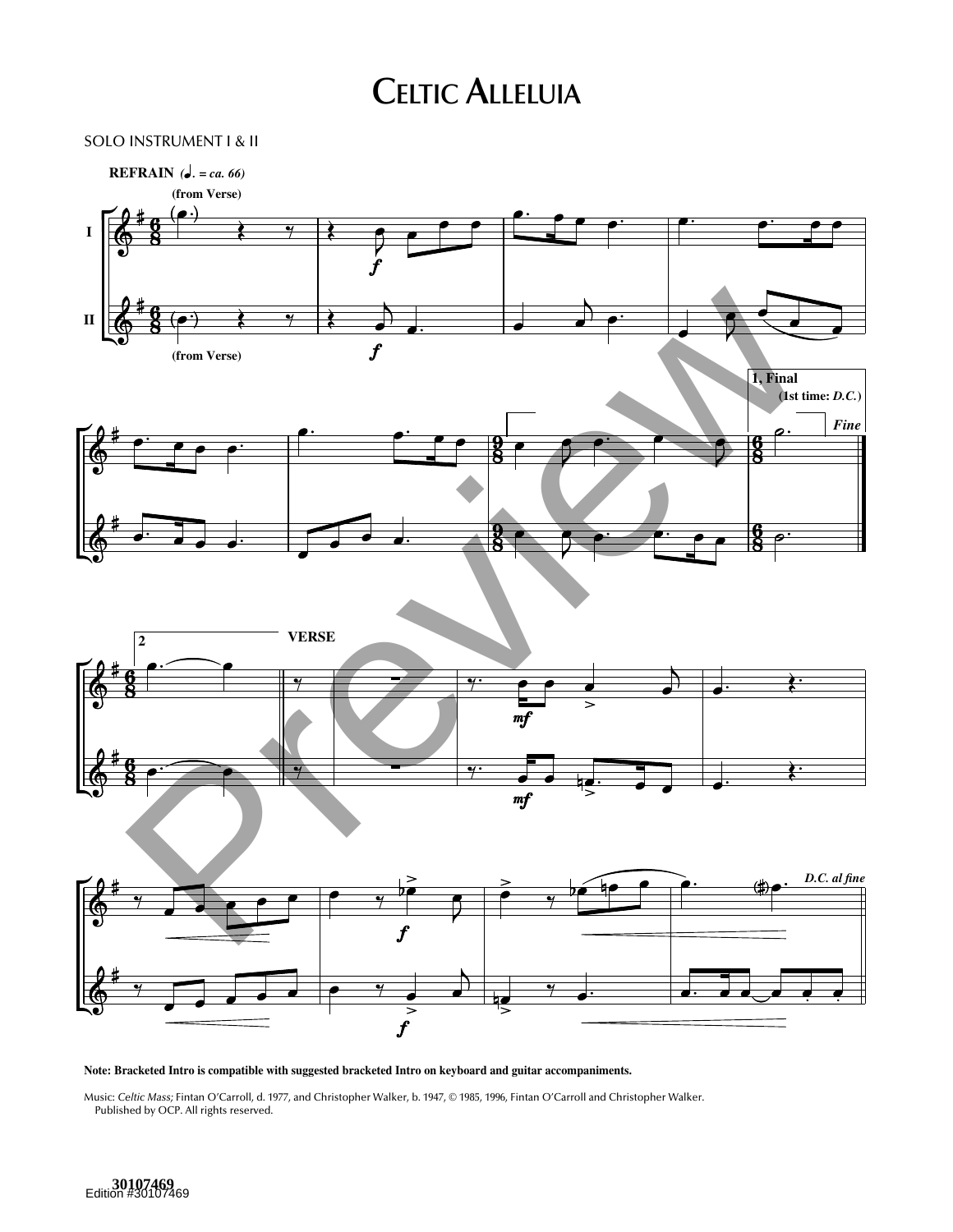## **HOLY**

### SOLO INSTRUMENT I & II











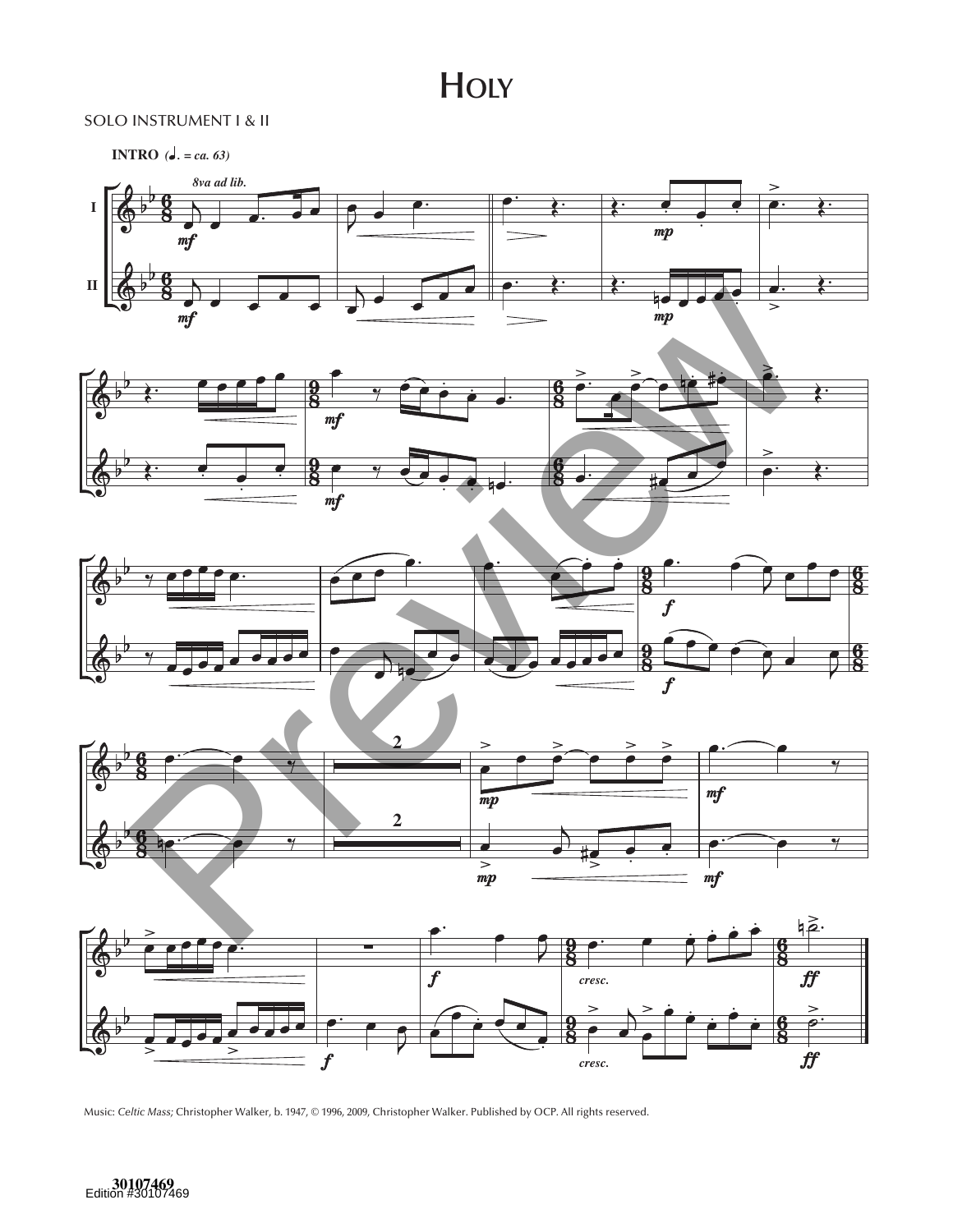# **WE PROCLAIM YOUR DEATH**

SOLO INSTRUMENT I & II

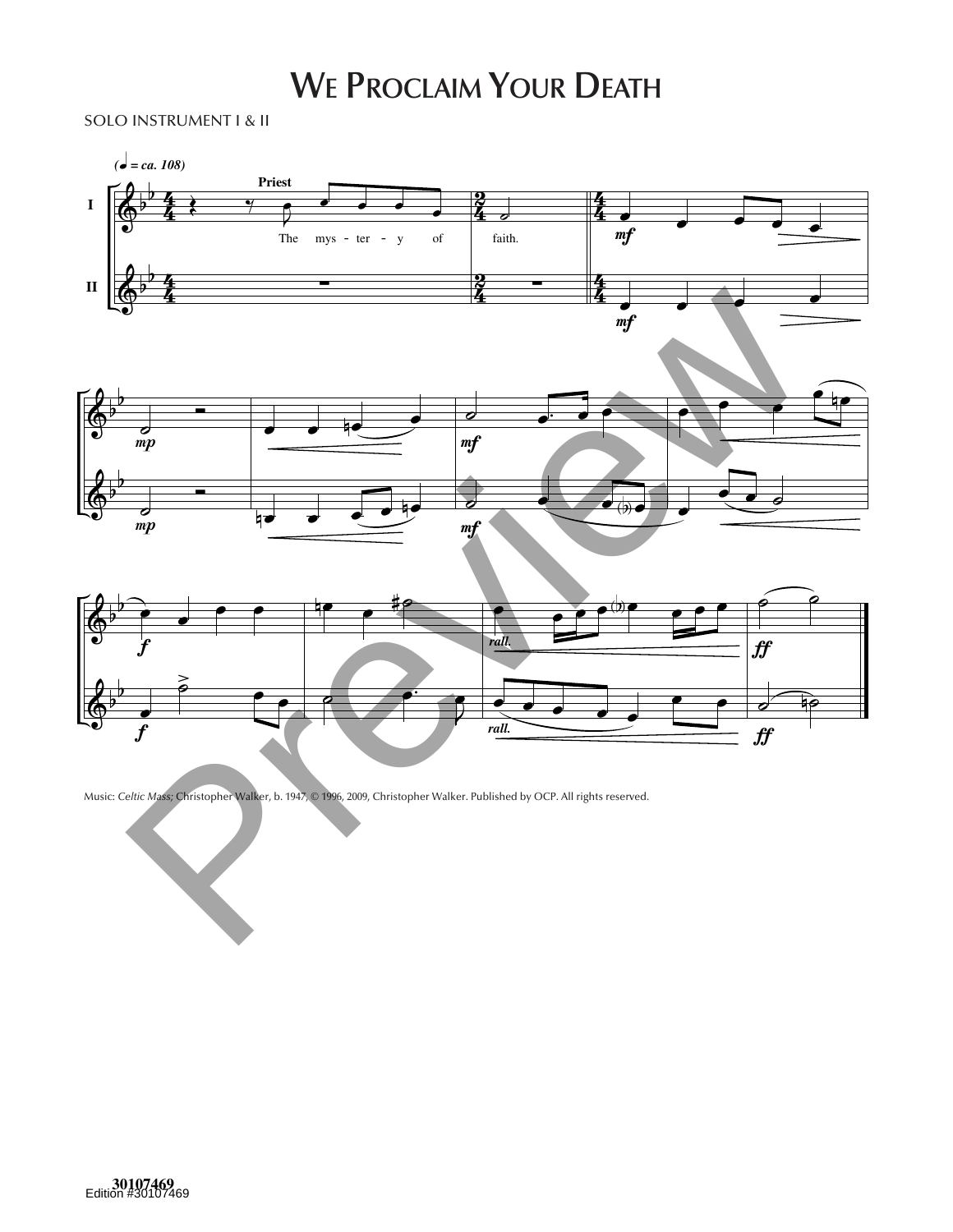## **WHEN WE EAT THIS BREAD**

SOLO INSTRUMENT I & II

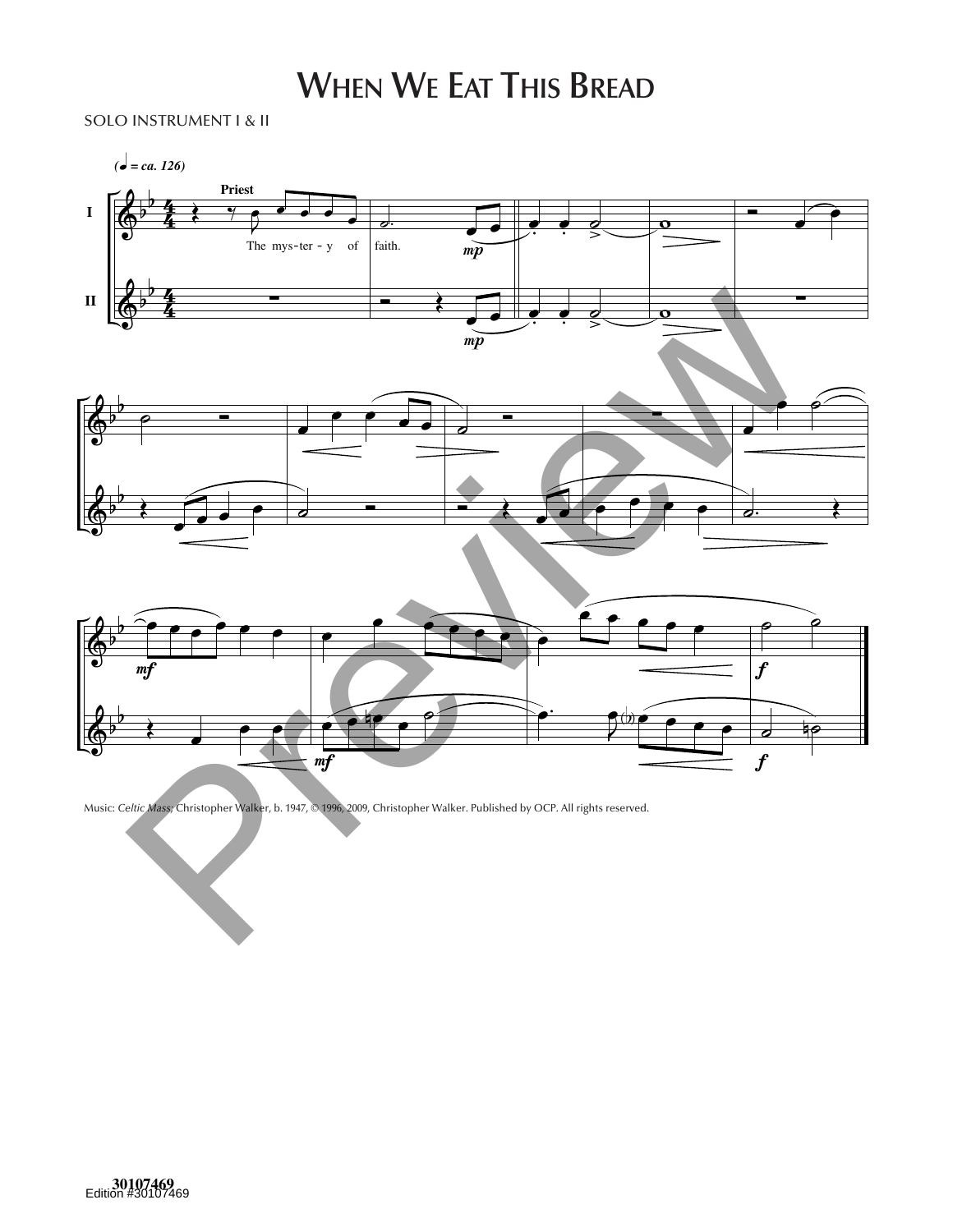# **SAVE US, SAVIOR**

SOLO INSTRUMENT I & II